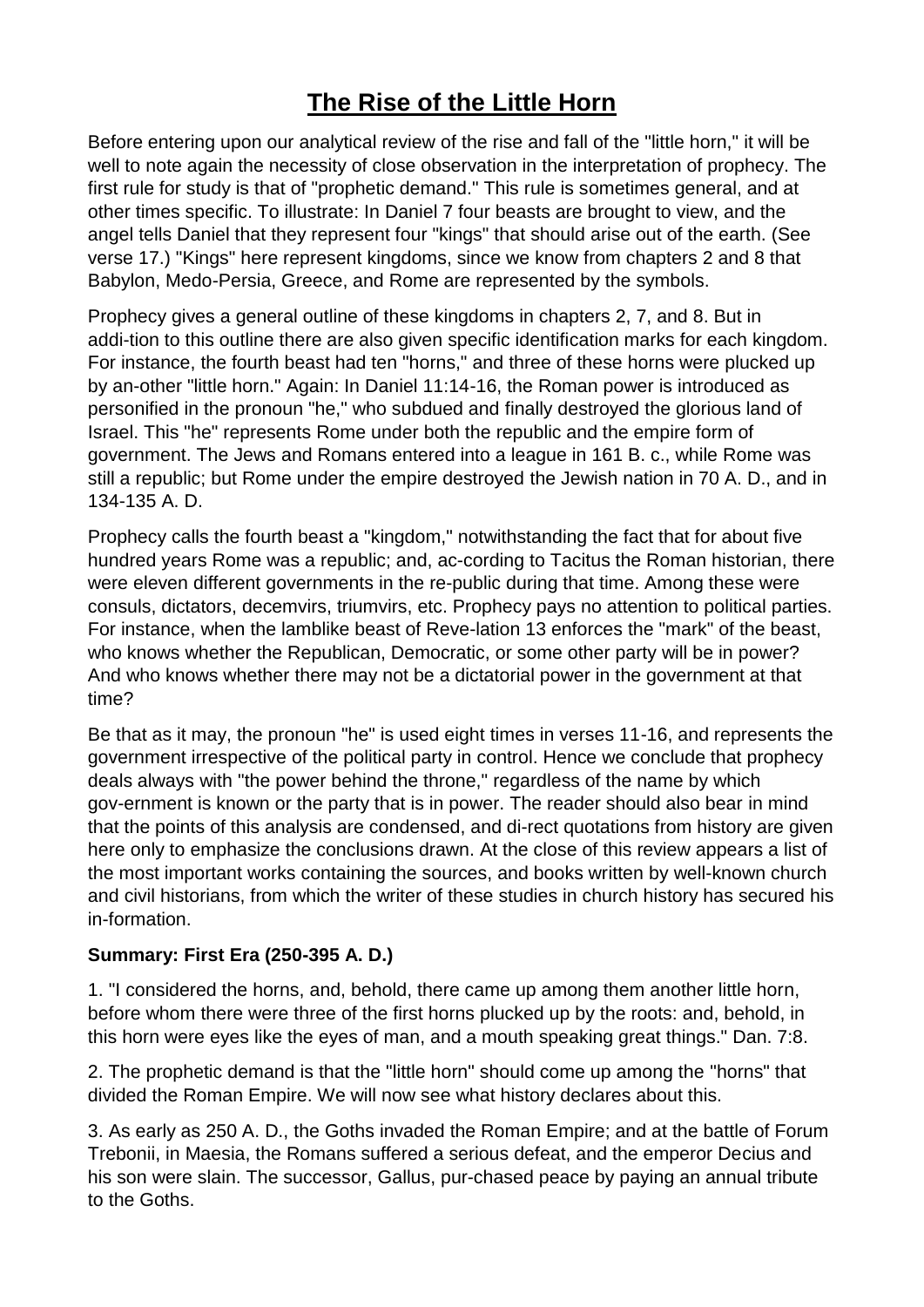4. The Goths conducted three naval expedi-tions, in which they captured Trebizond on the Black Sea, and overran Asia Minor, destroying the temple of Diana in Ephesus. The whole of Asia Minor on its west coast was ravaged by them between the years 250 and 262 A. D.

5. About 271 the emperor Aurelian concluded a treaty with the Goths and Vandals, in which the Romans agreed to withdraw their forces from the great province of Dacia, and give it to the Goths and Vandals. This was the beginning of the dismemberment of the Roman Empire.

6. During the years 270 to 273, the Allemani overran the country from the Danube to the river Po in Italy, and left a trail of devastation wherever they passed through. Aurelian de-feated them, but they remained in the northern part of the empire, never retreating beyond the bounds of the Roman Empire.

7. The emperor Constantine gave permission to the Vandals to settle in the provinces of Pannonia and Noricum.

8. The emperor Constantine united the Cath-olic Church to the Roman state, and became the leader in religious legislation, and in the execution of that legislation, because of his uncon-tested claim so to do.

### 9 **Says the historian**:

"Hence it was not without reason that once, on the occasion of his entertaining a company of bishops, he let fall the expression, 'that he himself too was a bishop,' addressing them in my hearing in the following words: 'You are bishops whose jurisdiction is within the church:

I also am a bishop, ordained by God to over-look whatever is external to the church.' And truly his measures corresponded with his words; for he watched over his subjects with an episcopal care, and exhorted them as far as in him lay to follow a godly life."'

10. As a pagan emperor, Constantine was the Pontifex Maximus of the state religion; and now as a nominal Christian emperor he claims the same prerogative, but calls himself a "bishop," which claim was accepted by the church bishops without a protest.

11. In conjunction with the bishops, he is-sued laws against the heretics, and closed their meeting places, in the East at least. He de-stroyed the heathen temples in the East, par-ticularly in Egypt. He composed a prayer to God, which all his pagan soldiers were required to repeat every Sunday morning.

12. In the West the Roman Senate was still pagan, and Constantine was very tolerant with them; but he enforced his laws strictly in the East. One of the principal reasons for Constan-tine's transference of the seat of government from Rome to Constantinople in 330 A. n., was to meet more advantageously the onslaughts of the Goths in Maesia, which is now Bulgaria.

13. During the reigns of the emperors Gra-tian and Theodosius, from about 376 to 395, Sunday legislation received a great deal of at-tention, for we find in the Theodosian Code a number of Sunday laws passed and rigidly en-forced. The pagan altar of victory was removed from the Senate chamber, and by the year 421 governmental paganism had about disappeared from Rome, though private paganism still flourished.

14. Prophecy says that the "little horn" was "diverse" from the other horns, and so it was. Of the barbarian tribes who invaded Rome, seven were Arian and semi-Arian, and three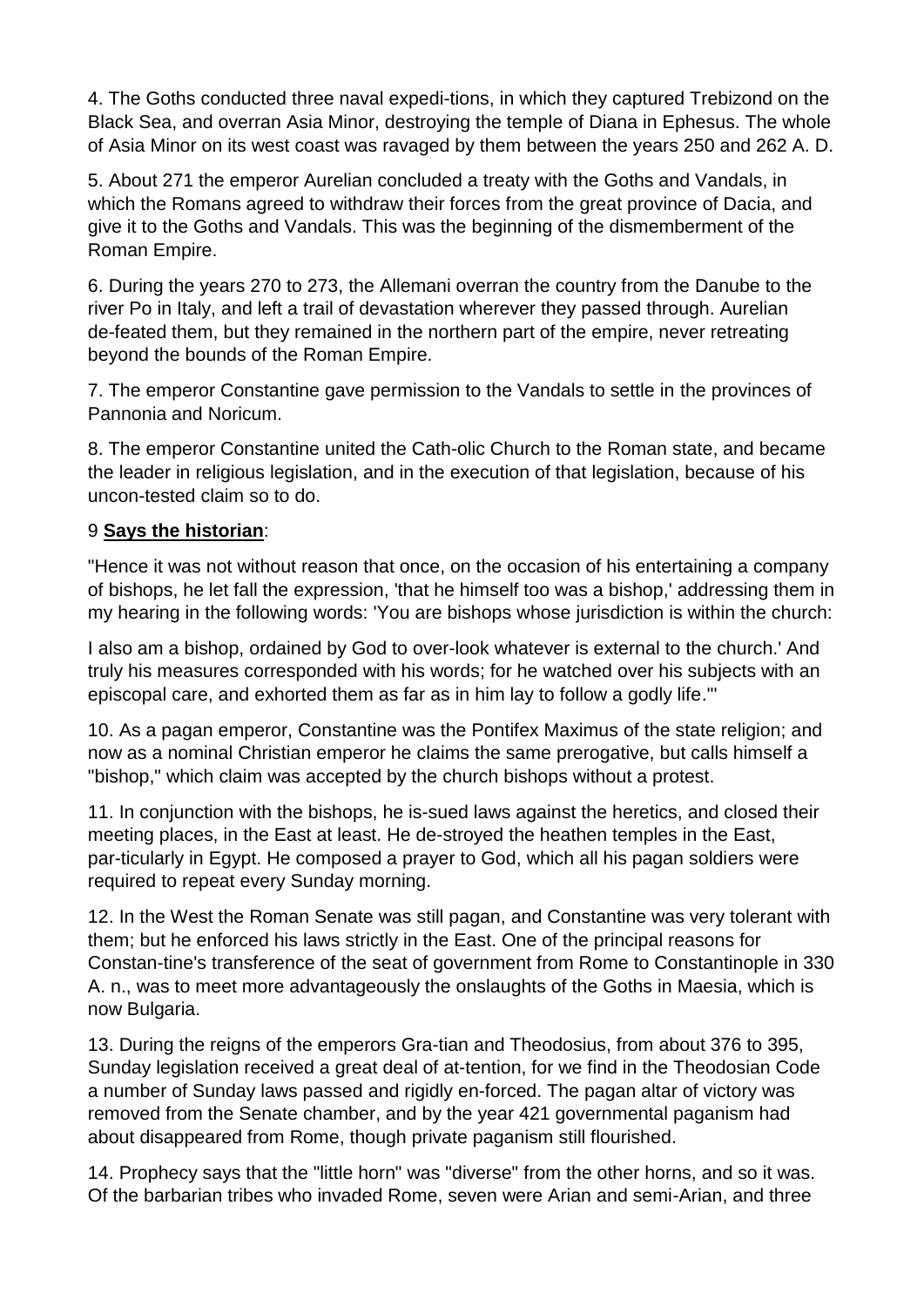were pagan. The "little horn" was Catholicism mixed with paganism united to the Roman state.

15. The first era therefore covers the time from the first invasion of the Roman Empire by the barbarians, 250 A. D., to the death of Theo-dosius, 395 A. D., which year marks the final division of the empire, the sons of the emperor dividing it between them—Arcadius in the East and Honorius in the West.

## **SECOND ERA (395-527 A. D.)**

16. In 445 A. D. the Roman emperor in the West, Valentinian III, by imperial decree made the bishop of Rome head of all the Western bishops. Leo the Great was pope at that time, and claimed and exercised all the prerogatives this decree included, calling himself the "Vicar of St. Peter."

17. In the year 484, Pope Felix II (some say III) refused to accept the Eastern emperor's "Henoticon," and as a consequence excommuni-cated the patriarch Acacius in Constantinople, and he in turn excommunicated the pope of Rome. This ended communion between the Eastern and Western churches for many years.

18. The successors of Acacius tried without success to be reconciled to Rome. The Roman pontiff Gelasius, 492 to 496, wrote an epistle to the bishop of Dardania, in which he says:

"Non reticemus autem quod cuncta per mun-dum novit ecclesia; quoniam quorumlibet sen-tentiis ligata pontificum, sedes beati Petri apos-toli jus habeat resolvendi: utpote quod de omni ecclesia fas habeat judicandi, neque cuiquam de ejus liceat judicare judicio: siquidem ad illam de qualibet mundi parte canones appellari vo-luerint, ab illa autem nemo sit appellare per-missus."

### **Translated, the epistle reads**:

"For we do not keep silence about anything that the whole church has made known to the world; since the see of St. Peter the apostle has the right of releasing the bonds imposed by sentences of any bishop whatsoever: and inasmuch as the divine law has to be the judge of every church; nor is any one of them per-mitted to pass upon the judgment: as indeed the canons were intended to be called upon from any part of the world, for that decision, so from it none may be allowed to appeal."

19. The title of this epistle shows that it was given in order to uphold the decision by the Apostolic See in excommunicating Acacius, the patriarch of Constantinople.

20. Gelasius, the pope, successfully main-tained that the pope could not be judged by any human tribunals, and that from the de-cision of the pope there was no appeal. In other words, "Rome has spoken; the case is ended." Again and again the assembled bishops and presbyters in the councils held at Rome shouted to Gelasius, "In thee we behold Christ's vicar." This epistle was written about 495.

21. During the years 498 to 506 there were two opposing popes in Rome, each supported by his own party. The Imperial party chose Laurentius as their pope, and the other party chose Symmachus. So violent was the strife between these two parties that it became neces-sary for Theodoric, the king of the Goths, to protect both popes by his troops, for the streets of Rome were flowing in blood as a result of the conflicts. Finally, to end the strife,